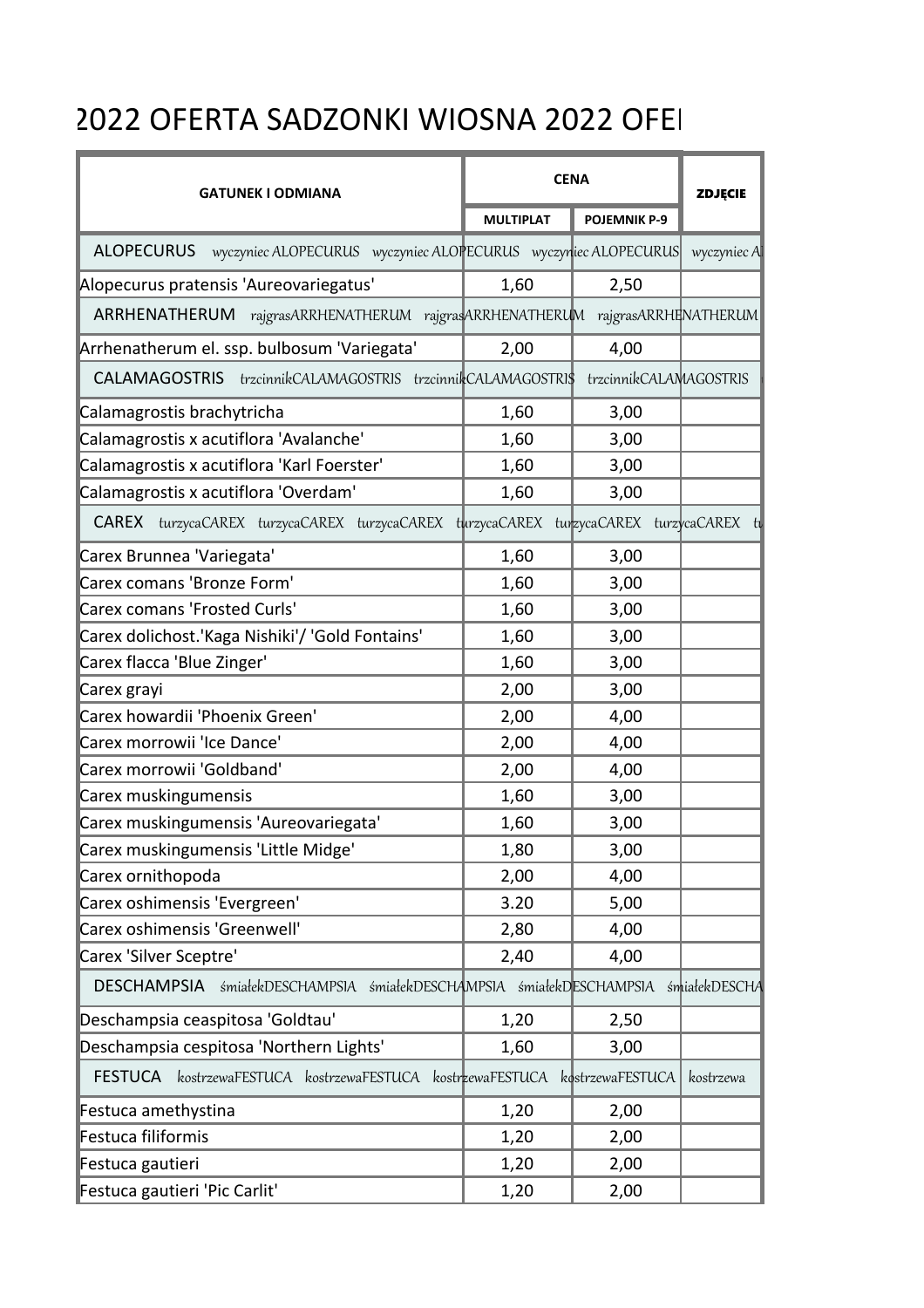| 4,00<br>2,40<br>2,70<br>4,00<br>1,20<br>2,00<br>kłosówkaHOLCUS kłosówkaHOLCUS kłosówkaHOLCUS kłosówkaHOLCUS kłosówka<br><b>HOLCUS</b><br>1,30<br>2,50<br><b>IMPERATA</b><br>imperatalMPERATA imperatalMPERATA imperatalMPERATA<br>imperatalMPERATA imperati<br>2,00<br>4,00<br>strzęplicaKOELERIA strzęplicaKOELERIA strzęplicaKOELERIA<br>strzęplicaKOELERIA strzęp<br>KOELERIA<br>1,20<br>2,00<br>LEYMUS wydmuchrzycaLEYMUS wydmuchrzycaLEYMUS wydmuchrzycaLEYMUS wydmuchrzycaLEYMUS<br>2,00<br>4,00<br>LUZULA kosmatkaLUZULA kosmatkaLUZULA kosmatkaLUZULA kosmatka<br>2,50<br>1,30<br>MISKANTHUS miskantMISKANTHUS miskantMISKANTHUS miskantMISKANTHUS miskant<br>3,00<br>4,50<br>4,50<br>5,90<br>2,80<br>4,00<br>2,80<br>4,00<br>2,80<br>4,00<br>2,80<br>4,00<br>2,80<br>4,00<br>3,80<br>4,00<br>2,80<br>4,00<br>2,80<br>4,00<br>2,80<br>4,00<br>2,80<br>4,00<br>2,80<br>4,00<br>2,80<br>4,00<br>3,80<br>4,80<br>2,80<br>4,00<br>2,80<br>4,00<br>2,80<br>4,00<br>2,80<br>4,00<br>2,80<br>4,00<br>2,80<br>4,00<br>2,80<br>4,00<br>2,80<br>4,00<br>2,80<br>4,00<br>2,80<br>4,00 | Festuca glauca 'Elijah Blue'          | 1,20 | 2,00 |  |
|------------------------------------------------------------------------------------------------------------------------------------------------------------------------------------------------------------------------------------------------------------------------------------------------------------------------------------------------------------------------------------------------------------------------------------------------------------------------------------------------------------------------------------------------------------------------------------------------------------------------------------------------------------------------------------------------------------------------------------------------------------------------------------------------------------------------------------------------------------------------------------------------------------------------------------------------------------------------------------------------------------------------------------------------------------------------------------|---------------------------------------|------|------|--|
|                                                                                                                                                                                                                                                                                                                                                                                                                                                                                                                                                                                                                                                                                                                                                                                                                                                                                                                                                                                                                                                                                    | Festuca glauca 'Intense Blue' PBR     |      |      |  |
|                                                                                                                                                                                                                                                                                                                                                                                                                                                                                                                                                                                                                                                                                                                                                                                                                                                                                                                                                                                                                                                                                    | Festuca glauca 'Sunrice' PBR          |      |      |  |
|                                                                                                                                                                                                                                                                                                                                                                                                                                                                                                                                                                                                                                                                                                                                                                                                                                                                                                                                                                                                                                                                                    | Festuca mairei                        |      |      |  |
|                                                                                                                                                                                                                                                                                                                                                                                                                                                                                                                                                                                                                                                                                                                                                                                                                                                                                                                                                                                                                                                                                    |                                       |      |      |  |
|                                                                                                                                                                                                                                                                                                                                                                                                                                                                                                                                                                                                                                                                                                                                                                                                                                                                                                                                                                                                                                                                                    | Holcus mollis 'Jackdaws Cream'        |      |      |  |
|                                                                                                                                                                                                                                                                                                                                                                                                                                                                                                                                                                                                                                                                                                                                                                                                                                                                                                                                                                                                                                                                                    |                                       |      |      |  |
|                                                                                                                                                                                                                                                                                                                                                                                                                                                                                                                                                                                                                                                                                                                                                                                                                                                                                                                                                                                                                                                                                    | Imperata cylindrica 'Red Baron'       |      |      |  |
|                                                                                                                                                                                                                                                                                                                                                                                                                                                                                                                                                                                                                                                                                                                                                                                                                                                                                                                                                                                                                                                                                    |                                       |      |      |  |
|                                                                                                                                                                                                                                                                                                                                                                                                                                                                                                                                                                                                                                                                                                                                                                                                                                                                                                                                                                                                                                                                                    | Koeleria glauca 'Coolio'              |      |      |  |
|                                                                                                                                                                                                                                                                                                                                                                                                                                                                                                                                                                                                                                                                                                                                                                                                                                                                                                                                                                                                                                                                                    |                                       |      |      |  |
|                                                                                                                                                                                                                                                                                                                                                                                                                                                                                                                                                                                                                                                                                                                                                                                                                                                                                                                                                                                                                                                                                    | Leymus arenarius 'Blue Dune'          |      |      |  |
|                                                                                                                                                                                                                                                                                                                                                                                                                                                                                                                                                                                                                                                                                                                                                                                                                                                                                                                                                                                                                                                                                    |                                       |      |      |  |
|                                                                                                                                                                                                                                                                                                                                                                                                                                                                                                                                                                                                                                                                                                                                                                                                                                                                                                                                                                                                                                                                                    | Luzula pilosa 'Igel'                  |      |      |  |
|                                                                                                                                                                                                                                                                                                                                                                                                                                                                                                                                                                                                                                                                                                                                                                                                                                                                                                                                                                                                                                                                                    |                                       |      |      |  |
|                                                                                                                                                                                                                                                                                                                                                                                                                                                                                                                                                                                                                                                                                                                                                                                                                                                                                                                                                                                                                                                                                    | Miscanthus giganteus                  |      |      |  |
|                                                                                                                                                                                                                                                                                                                                                                                                                                                                                                                                                                                                                                                                                                                                                                                                                                                                                                                                                                                                                                                                                    | Miscanthus giganteus 'Aligator' PBR   |      |      |  |
|                                                                                                                                                                                                                                                                                                                                                                                                                                                                                                                                                                                                                                                                                                                                                                                                                                                                                                                                                                                                                                                                                    | Miscanthus sinensis                   |      |      |  |
|                                                                                                                                                                                                                                                                                                                                                                                                                                                                                                                                                                                                                                                                                                                                                                                                                                                                                                                                                                                                                                                                                    | Miscanthus sinensis 'Adagio'          |      |      |  |
|                                                                                                                                                                                                                                                                                                                                                                                                                                                                                                                                                                                                                                                                                                                                                                                                                                                                                                                                                                                                                                                                                    | Miscanthus sinensis 'Blütenwunder'    |      |      |  |
|                                                                                                                                                                                                                                                                                                                                                                                                                                                                                                                                                                                                                                                                                                                                                                                                                                                                                                                                                                                                                                                                                    | Miscanthus sinensis 'David'           |      |      |  |
|                                                                                                                                                                                                                                                                                                                                                                                                                                                                                                                                                                                                                                                                                                                                                                                                                                                                                                                                                                                                                                                                                    | Miscanthus sinensis 'Dronning Ingrid' |      |      |  |
|                                                                                                                                                                                                                                                                                                                                                                                                                                                                                                                                                                                                                                                                                                                                                                                                                                                                                                                                                                                                                                                                                    | Miscanthus sinensis 'Etincelle'       |      |      |  |
|                                                                                                                                                                                                                                                                                                                                                                                                                                                                                                                                                                                                                                                                                                                                                                                                                                                                                                                                                                                                                                                                                    | Miscanthus sinensis 'Ferner Osten'    |      |      |  |
|                                                                                                                                                                                                                                                                                                                                                                                                                                                                                                                                                                                                                                                                                                                                                                                                                                                                                                                                                                                                                                                                                    | Miscanthus sinensis 'Flamingo'        |      |      |  |
|                                                                                                                                                                                                                                                                                                                                                                                                                                                                                                                                                                                                                                                                                                                                                                                                                                                                                                                                                                                                                                                                                    | Miscanthus sinensis 'Gracillimus'     |      |      |  |
|                                                                                                                                                                                                                                                                                                                                                                                                                                                                                                                                                                                                                                                                                                                                                                                                                                                                                                                                                                                                                                                                                    | Miscanthus sinensis 'Graziella'       |      |      |  |
|                                                                                                                                                                                                                                                                                                                                                                                                                                                                                                                                                                                                                                                                                                                                                                                                                                                                                                                                                                                                                                                                                    | Miscanthus sinensis 'Kleine Fontane'  |      |      |  |
|                                                                                                                                                                                                                                                                                                                                                                                                                                                                                                                                                                                                                                                                                                                                                                                                                                                                                                                                                                                                                                                                                    | Miscanthus sinensis 'Malepartus'      |      |      |  |
|                                                                                                                                                                                                                                                                                                                                                                                                                                                                                                                                                                                                                                                                                                                                                                                                                                                                                                                                                                                                                                                                                    | Miscanthus sinensis 'Memory'          |      |      |  |
|                                                                                                                                                                                                                                                                                                                                                                                                                                                                                                                                                                                                                                                                                                                                                                                                                                                                                                                                                                                                                                                                                    | Miscanthus sinensis 'Morning Light'   |      |      |  |
|                                                                                                                                                                                                                                                                                                                                                                                                                                                                                                                                                                                                                                                                                                                                                                                                                                                                                                                                                                                                                                                                                    | Miscanthus Sinensis 'Pünktchen'       |      |      |  |
|                                                                                                                                                                                                                                                                                                                                                                                                                                                                                                                                                                                                                                                                                                                                                                                                                                                                                                                                                                                                                                                                                    | Miscanthus sinensis 'Red Arrow'       |      |      |  |
|                                                                                                                                                                                                                                                                                                                                                                                                                                                                                                                                                                                                                                                                                                                                                                                                                                                                                                                                                                                                                                                                                    | Miscanthus sinensis 'Red Chief'       |      |      |  |
|                                                                                                                                                                                                                                                                                                                                                                                                                                                                                                                                                                                                                                                                                                                                                                                                                                                                                                                                                                                                                                                                                    | Miscanthus sinensis 'Roter Pfeil'     |      |      |  |
|                                                                                                                                                                                                                                                                                                                                                                                                                                                                                                                                                                                                                                                                                                                                                                                                                                                                                                                                                                                                                                                                                    | Miscanthus sinensis 'Sirene'          |      |      |  |
|                                                                                                                                                                                                                                                                                                                                                                                                                                                                                                                                                                                                                                                                                                                                                                                                                                                                                                                                                                                                                                                                                    | Miscanthus sinensis 'Strictus'        |      |      |  |
|                                                                                                                                                                                                                                                                                                                                                                                                                                                                                                                                                                                                                                                                                                                                                                                                                                                                                                                                                                                                                                                                                    | Miscanthus sinensis 'Undine'          |      |      |  |
|                                                                                                                                                                                                                                                                                                                                                                                                                                                                                                                                                                                                                                                                                                                                                                                                                                                                                                                                                                                                                                                                                    | Miscanthus sinensis 'Yaku Jima'       |      |      |  |
|                                                                                                                                                                                                                                                                                                                                                                                                                                                                                                                                                                                                                                                                                                                                                                                                                                                                                                                                                                                                                                                                                    | Miscanthus sinensis 'Variegatus'      |      |      |  |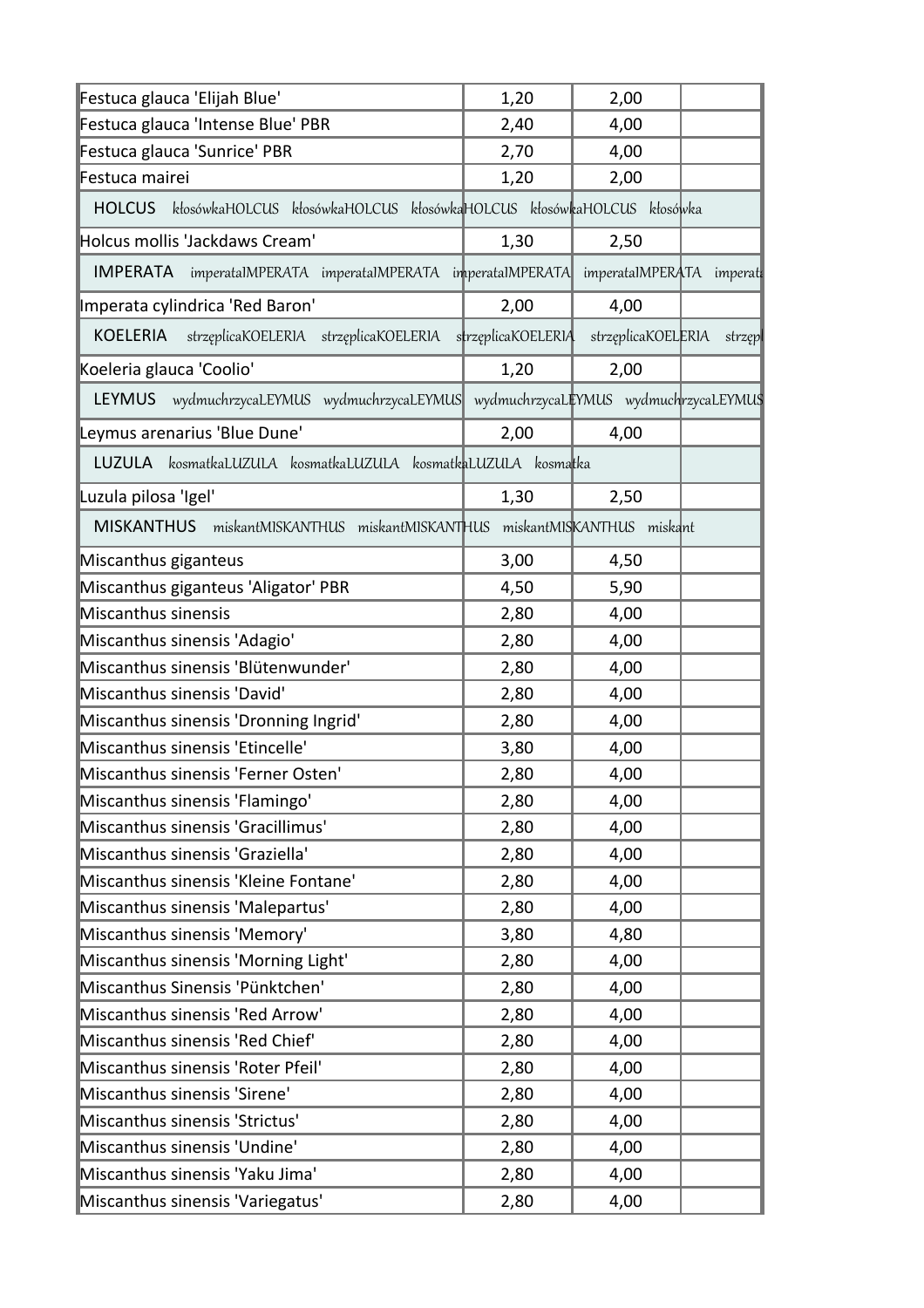| Miscanthus sinensis 'Zebrinus'                      | 2,80 | 4,00 |  |
|-----------------------------------------------------|------|------|--|
| MOLINIA trzęślicaMOLINIA trzęślicaMOLINIA trzęślica |      |      |  |
| Molinia arundinacea 'Karl Foerster'                 | 1,60 | 3,00 |  |
| Molinia arundinacea 'Sky Racer'                     | 1,60 | 3,00 |  |
| Molinia arundinacea 'Transparent'                   | 1,60 | 3,00 |  |
| Molinia caerulea 'Edith Dudszus'                    | 1,60 | 3,00 |  |
| Molinia caerulea 'Variegata'                        | 1,60 | 3,00 |  |
| MUHLENBERGIA przyostniaMUHLENBERGIA przyostnia      |      |      |  |
| Muhlenbergia capillaris                             | 1,60 | 3,00 |  |
| PENNISETUM<br>rozplenicaPENNISETUM rozplenica       |      |      |  |
| Pennisetum alopecuroides                            | 1,60 | 3,00 |  |
| Pennisetum alopecuroides 'Hameln'                   | 1,60 | 3,00 |  |
| Pennisetum alopecuroides 'Lady U'                   | 1,60 | 3,00 |  |
| Pennisetum alopecuroides 'Little Bunny'             | 1,60 | 3,00 |  |
| Pennisetum alopecuroides 'Little Honey'             | 1,60 | 3,00 |  |
| Pennisetum alopecuroides 'Lumen Gold' PBR Jome      | 2,50 | 4,90 |  |
| Pennisetum alopecuroides 'Magic'                    | 1,60 | 3,00 |  |
| Pennisetum alopecuroides 'Moudry'                   | 1,60 | 3,00 |  |
| Pennisetum alopecuroides 'Viridescens'              | 1,60 | 3,00 |  |
| Pennisetum alopecuroides 'Weserbergland'            | 1,60 | 3,00 |  |
| <b>PHALARIS</b><br>mozga                            |      |      |  |
| Phalaris arundinacea 'Aureovariegata'               | 1,60 | 3,00 |  |
| Phalaris arundinacea 'Picta'                        | 1,60 | 3,00 |  |
| SACCHARUM cukrowiec                                 |      |      |  |
| Saccharum ravennae                                  |      | 4,00 |  |
| <b>SESLERIA</b><br>sesleria                         |      |      |  |
| Sesleria autumnalis                                 | 1,60 | 3,00 |  |
| <b>STIPA</b><br>ostnica                             |      |      |  |
| Stipa gigantea                                      | 1,60 | 3,00 |  |
| Stipa tenuissima 'Pony Tails'                       | 1,20 | 2,50 |  |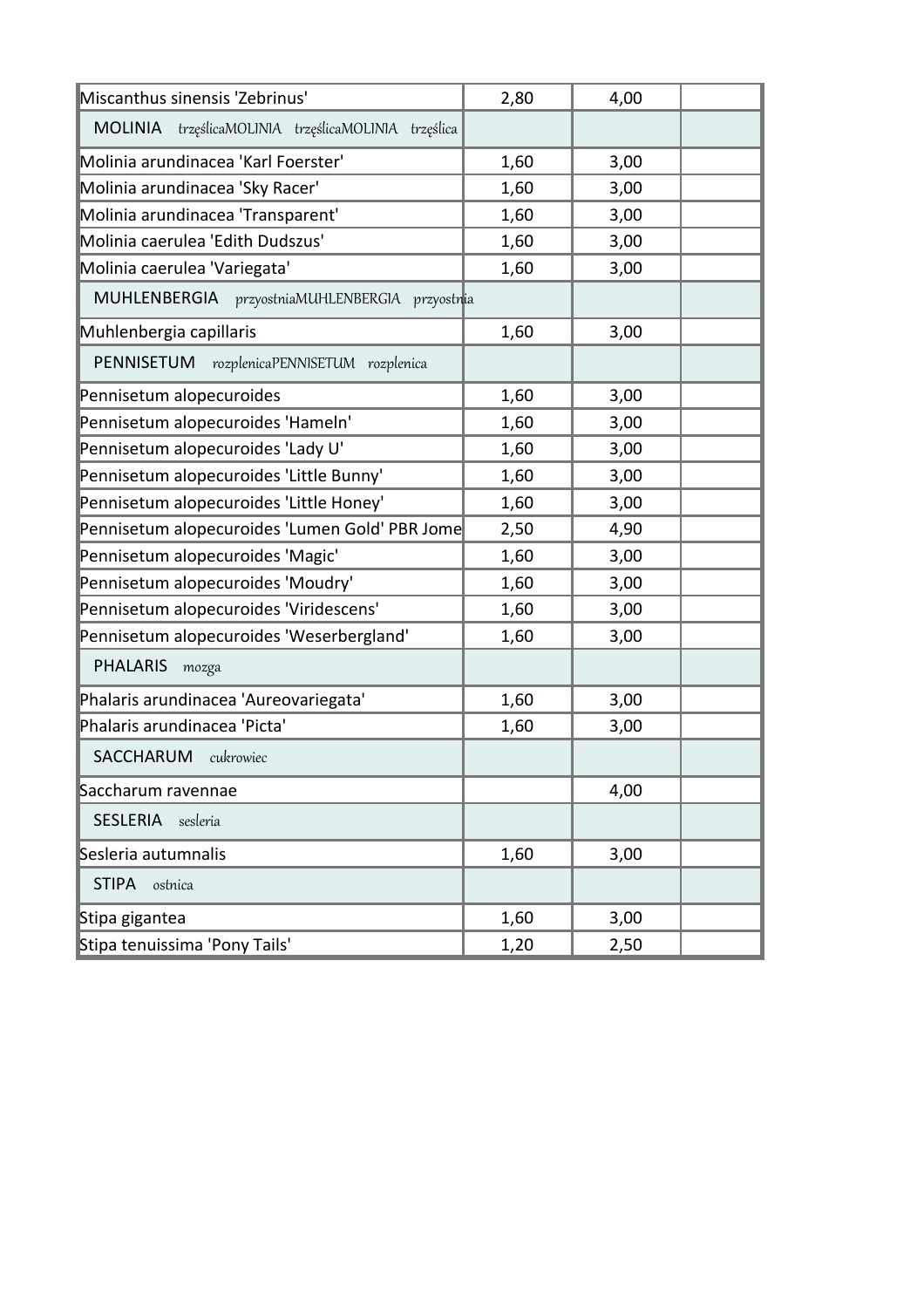wyczyniec ALOPECURUS wyczyniec ALOPECURUS wyczyniec ALOPECURUS wyczyniec ALOPECURUS wyczyniec ALOPECURUS wyczyniec ALOPECURUS wyczyniec

rajgrasARRHENATHERUM rajgrasARRHENATHERUM rajgrasARRHENATHERUM rajgras

trzcinnikCALAMAGOSTRIS trzcinnikCALAMAGOSTRIS trzcinnikCALAMAGOSTRIS trzcinnikCALAMAGOSTRIS trzcinnikCALAMAGOSTRIS trzcinnikCALAMAGOSTRIS trzcinnik

trzyca

MPSIA śmiałekDESCHAMPSIA śmiałek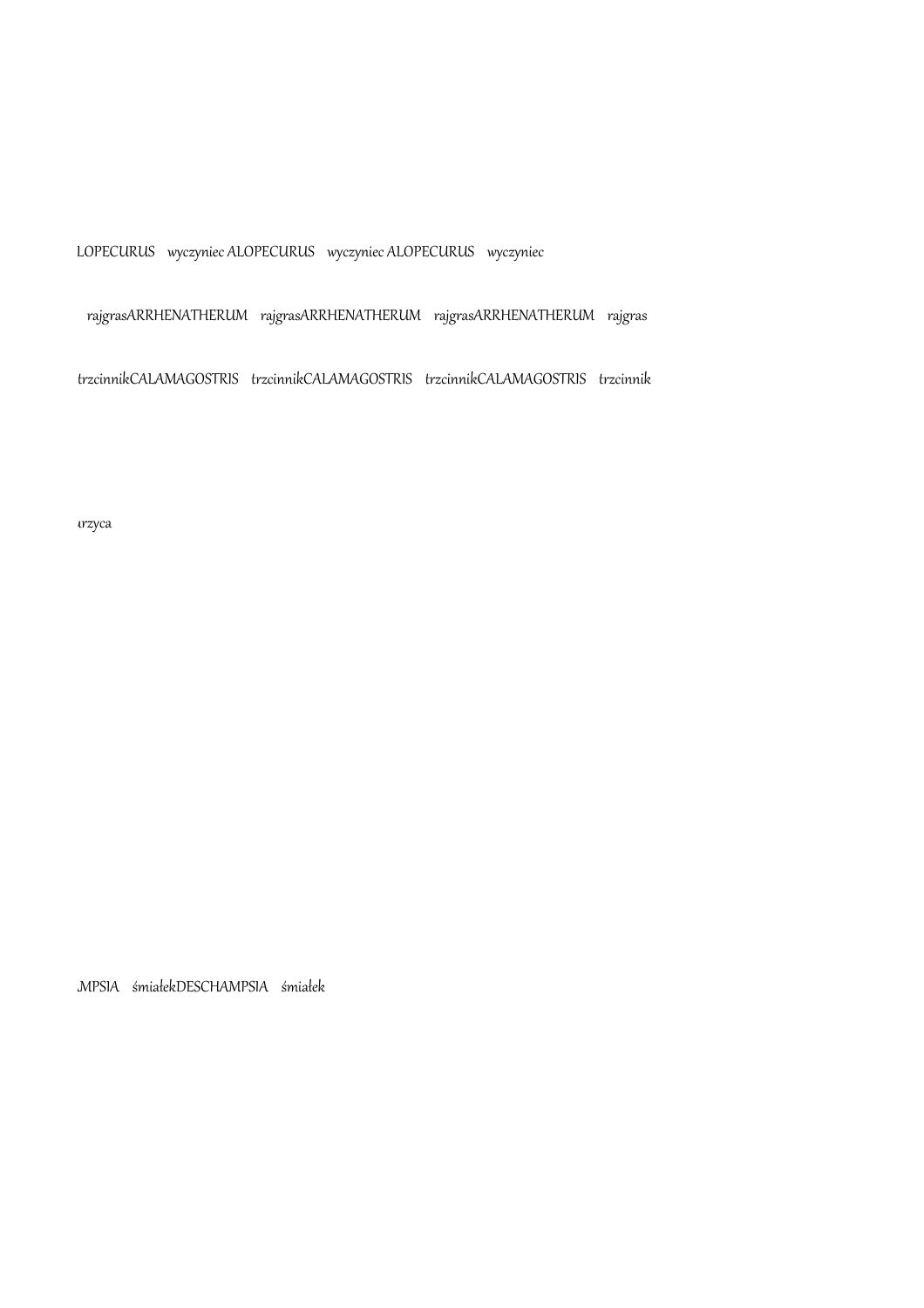imperataIMPERATA imperataIMPERATA imperataIMPERATA imperataIMPERATA imperata

tica koeleria stra

 $\Box$  wydmuchrzyca